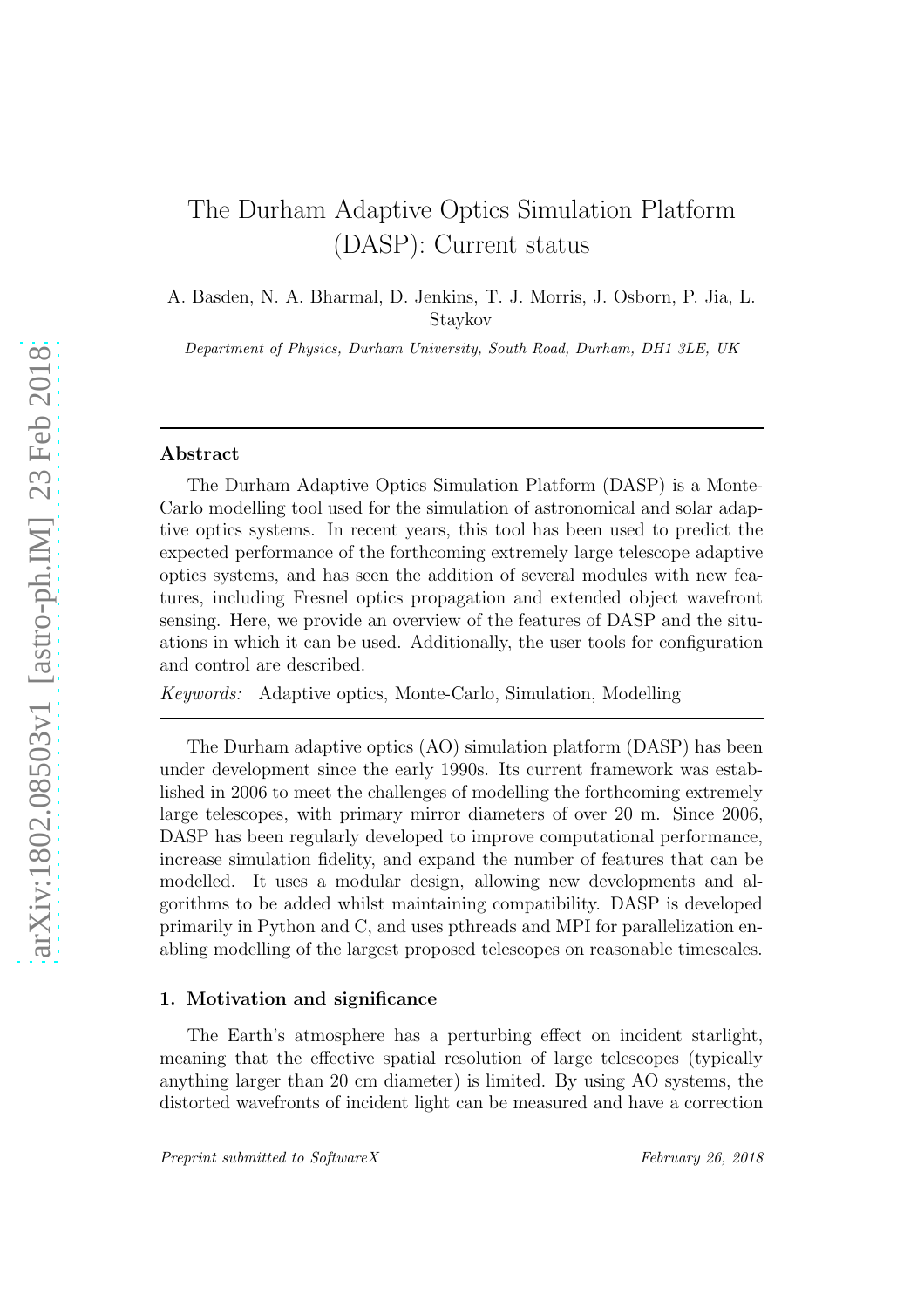applied so that the effective resolution is improved, thus enabling scientific observations to be made. Designing an AO system to meet complex scientific requirements is an involved process, and modelling of the system performance is necessary. Additionally, investigation of new algorithms, techniques and concepts also requires verification by simulation.

# *1.1. Scientific contribution of DASP*

DASP was developed to meet the needs of AO system designers, and has previously been used to model the expected performance of several of the forthcoming Extremely Large Telescope (ELT) instruments, including MOSAIC [\[1,](#page-11-0) [2](#page-11-1)], MAORY [\[3](#page-11-2)] and HIRES. Recent developments have also introduced an extended object (wide field-of-view) wavefront sensor module, enabling DASP to be used for the modelling of solar AO systems (e.g. European Solar Telescope [\[4](#page-11-3)]). Additionally, existing instruments have also been modelled to demonstrate that proposed novel techniques can improve the AO system performance [\[5,](#page-11-4) [6\]](#page-11-5).

DASP enables AO system designers to explore the large parameter spaces associated with AO system development, allowing system design trade-offs to be made in an informed manner, with typical parameters including AO system order, number of guide stars, and wavefront sensor pixel scale. DASP is used to design and optimize new AO systems, and to verify performance of existing systems. DASP can be a crucial tool for understanding the AO error budget, allowing cost-effective decisions to be made about the design optimizations that can be performed to allow a given design to meet its required performance targets.

DASP has seen adoption within the AO community, and is now used for forthcoming ELT instruments [\[3](#page-11-2), [7](#page-11-6)], for the 10.4 m Gran Telescopio Canarias, the Kunlun Dark Universe Survey Telescope [\[8](#page-12-0)], the Chinese 2.16 m telescope [\[9\]](#page-12-1) and for the proposed 12 m Chinese Large Optical Telescope.

# *1.2. Using DASP*

DASP can be operated on any Linux computer, and also under the OS-X operating system. Once installed, the user will typically generate a new simulation configuration using the daspbuilder tool, which allows the user to select a number of configuration options covering most AO configurations, including single conjugate AO (SCAO), multi-conjugate adaptive optics (MCAO), ground layer AO (GLAO), laser tomographic AO (LTAO) and multi-object AO (MOAO). This generates the necessary configuration files, which can then be edited by the user. Alternatively, for more complex simulations, a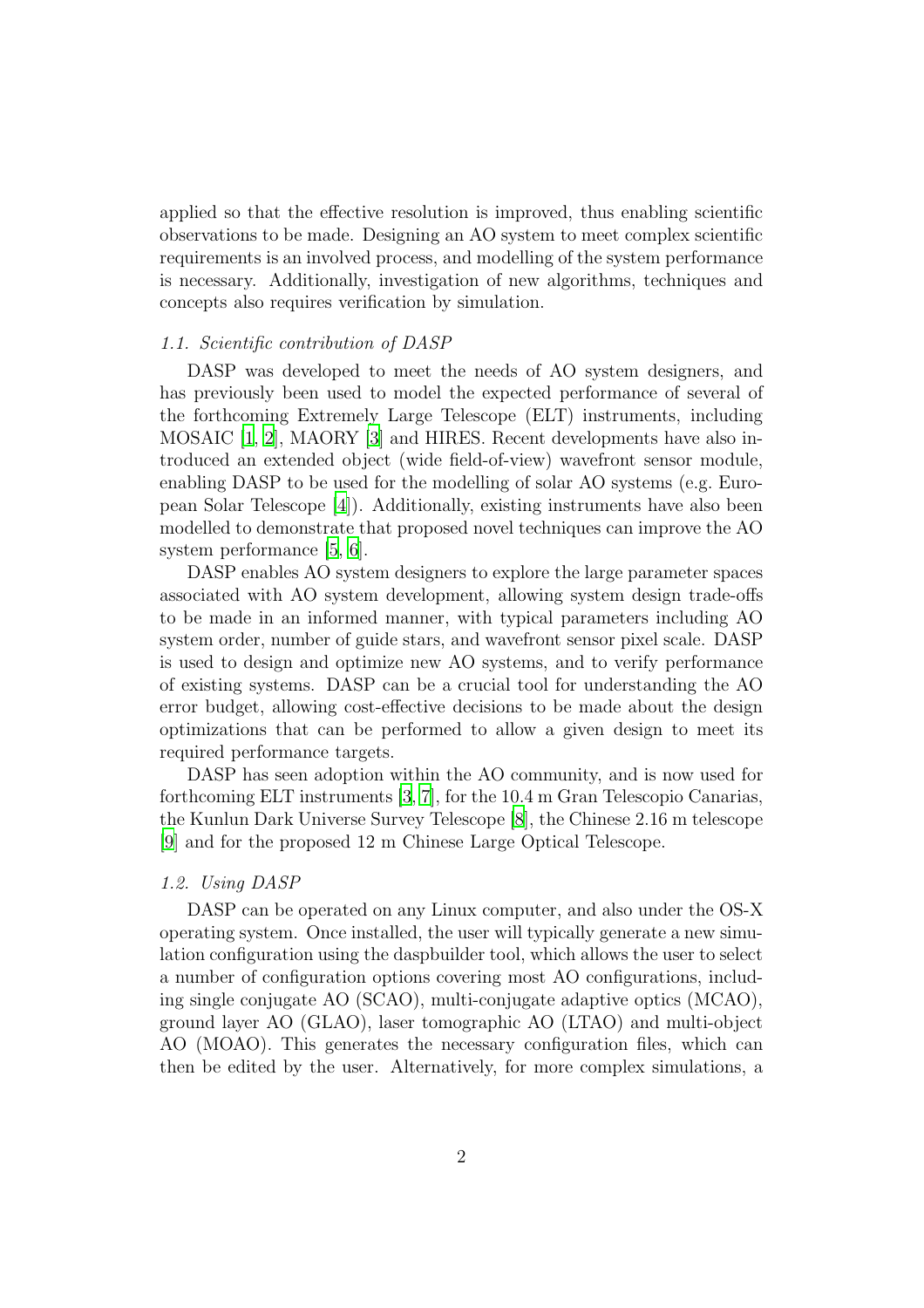daspsetup tool can be used to graphically design an AO system. This simulation is then executed to model AO performance. A further description of DASP usage is given in Section [3](#page-7-0)

### *1.3. Other AO simulations*

There are a number of other Monte Carlo AO simulation tools freely available to the community, including YAO [\[10](#page-12-2)], CAOS [\[11\]](#page-12-3), SOAPY [\[12\]](#page-12-4), MAOS [\[13\]](#page-12-5) and OOMAO [\[14\]](#page-12-6). OCTOPUS [\[15\]](#page-12-7) is another Monte Carlo AO simulation tool, which is available from the European Southern Observatory upon request. However, none of these offer the combined performance and extended object wavefront sensing capabilities of DASP. In addition, a number of analytical modelling tools also exist, including PAOLA [\[16\]](#page-12-8) and CIBOLA [\[17](#page-13-0)], though these tools are used for rapid prototyping and do not offer high fidelity.

# 2. Software description

DASP is comprised of a number of science modules, which model discrete parts of an AO system. These include wavefront sensors (including Shack-Hartmann and Pyramid sensors), deformable mirrors (including zonal and modal), atmospheric models, wavefront reconstruction modules, and astronomical object models. This modular design means that it is also possible for the user to add modules which can then be used during a simulation (for example, another wavefront sensor type). These science modules are linked together to represent the flow of information through the AO system, as shown in Fig. [1.](#page-3-0)

DASP also contains a number of utility modules, which are used by the science modules, containing the necessary algorithms required by the simulation. User tools are also included, to analyse and display results, to communicate with running simulations, and to configure initial simulations. DASP offers good performance on laptops (for simulation of smaller scale systems, typically up to 10 m class diameter telescopes); and also HPC facilities for ELT modelling. Inter-node communication is based on the Message Passing Interface (MPI).

Once a simulation has been configured, it is run from the command line. After a set number of iterations (typically several thousand, depending on AO system type), the simulation then finishes, providing the user with AO performance metrics. Each iteration represents one simulation time-step, typically set by the integration time of wavefront sensors, of order 1 ms. It is usually necessary to model tens of seconds of real time in order to ensure that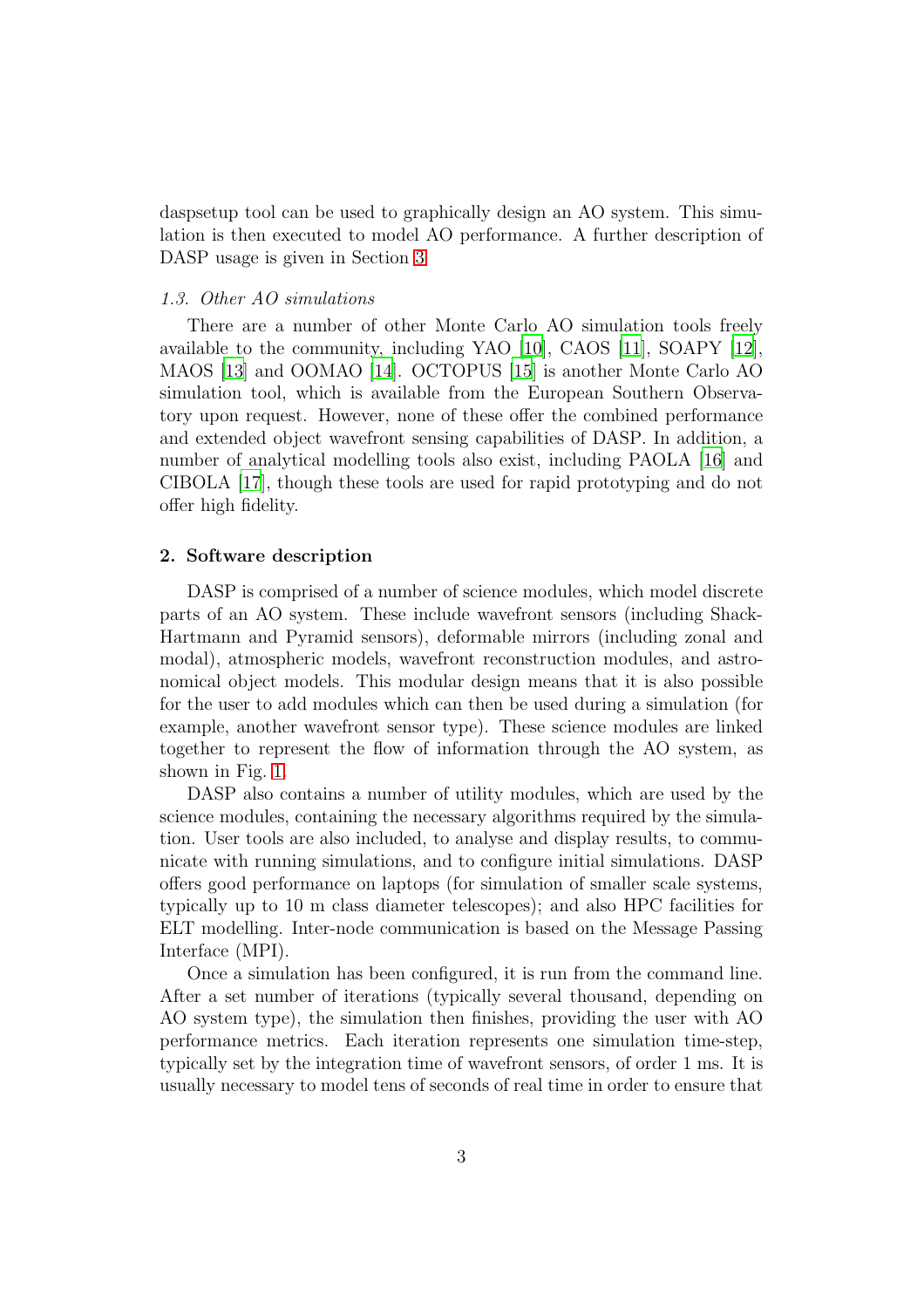

Figure 1: A screenshot of the daspsetup tool, showing the links between different science modules that create a simulation. This tool can be used to configure an initial simulation, which is then executed from the command line. Configuration of an AO simulation can be complicated when parallelization across multiple computing nodes is required, and the graphical tool simplifies this task.

<span id="page-3-0"></span>results are statistically valid. The simulation will typically run between 10– 1000 times slower than real-time, depending on scale and complexity, though a simple system on a small (4 m) telescope can operate faster than real-time.

Using computationally efficient code allows large AO-related parameter spaces to be explored within reasonable timescales. For example, a typical ELT-scale wide-field AO simulation can be completed within about 12 hours on a single server, where previously this would have taken many days to complete. This includes the required system calibrations (e.g. interaction matrix generation and reference slope computation), for a system with 6 laser guide stars each with  $80 \times 80$  sub-apertures and a control matrix of size 10 GB, with sufficient temporal averaging to smooth the atmospheric turbulence effect (approximately 1 minute of AO system time).

Top level modules are written in Python, which allows rapid development of new algorithms and modules, enabling users to tailor DASP for their own use. While a simulation is running, it can be queried and modified using both command line and graphical tools, useful for when initially configuring a simulation. It also provides a way of rapidly determining stability conditions for an AO simulation before further extensive parameter space exploration.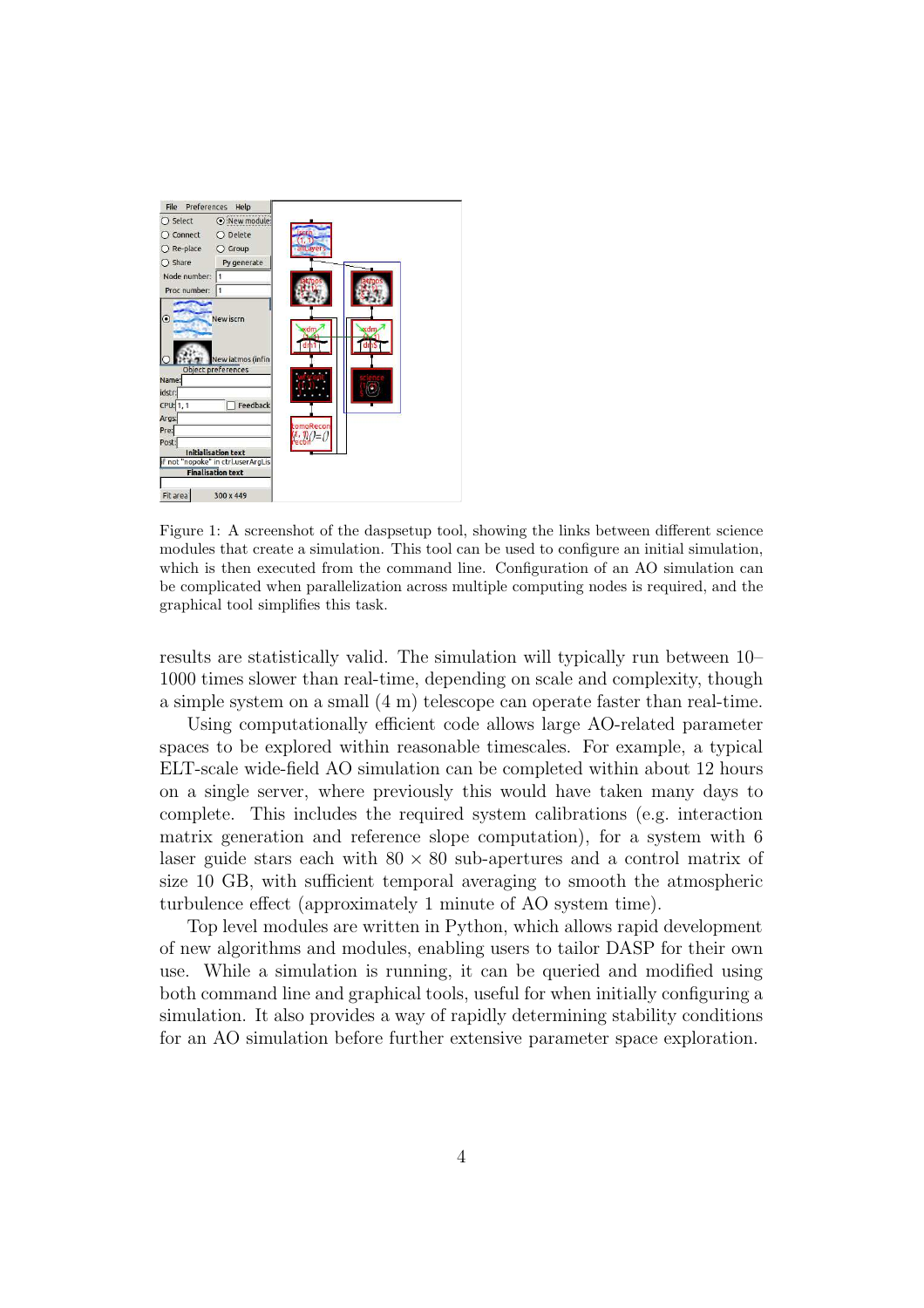#### *2.1. Software Architecture*

The DASP top-level directory structure separates the simulation into logical components:

- base/ containing simulation glue modules with no scientific component.
- cmod/ containing C code used to accelerate the simulation.
- docs/ containing documentation (including auto-generated API and user documentation).
- gui/ containing graphical user interfaces for simulation creation and control.
- science/ containing simulation science modules which represent a discrete part of an AO system.
- util/ containing utility modules with algorithms required by the simulation, which can also be used from a Python terminal by the user.

The science modules are used to form the structure of a simulation, and represent physical components. These all inherit from a base object providing a number of virtual methods to be inherited, which are called during initialisation and for every iteration of the running simulation. The science modules can also import components from the util/ and cmod/ directories, which provide necessary algorithms and improved computational performance. The base directory also contains glue modules, for example to handle MPI connection and modules without scientific content, such as First In First Out (FIFO) buffers. Fig. [2](#page-5-0) provides an overview of the relationship between DASP components.

A main DASP control object is instantiated, parses command line arguments and loads the specified configuration files. This object has a main control loop method, which is passed a list of instantiated base and science objects. These are then iterated over, calling the methods to compute the next iteration for each object.

## *2.1.1. Interaction and control*

The control object also includes a communication thread which is used to allow external (user) connections to the running simulation. These connections can then be used to query and modify internal state, for example to alter the loop gain factor, pause the simulation, or to extract the current instantaneous AO system performance. This means that DASP can be used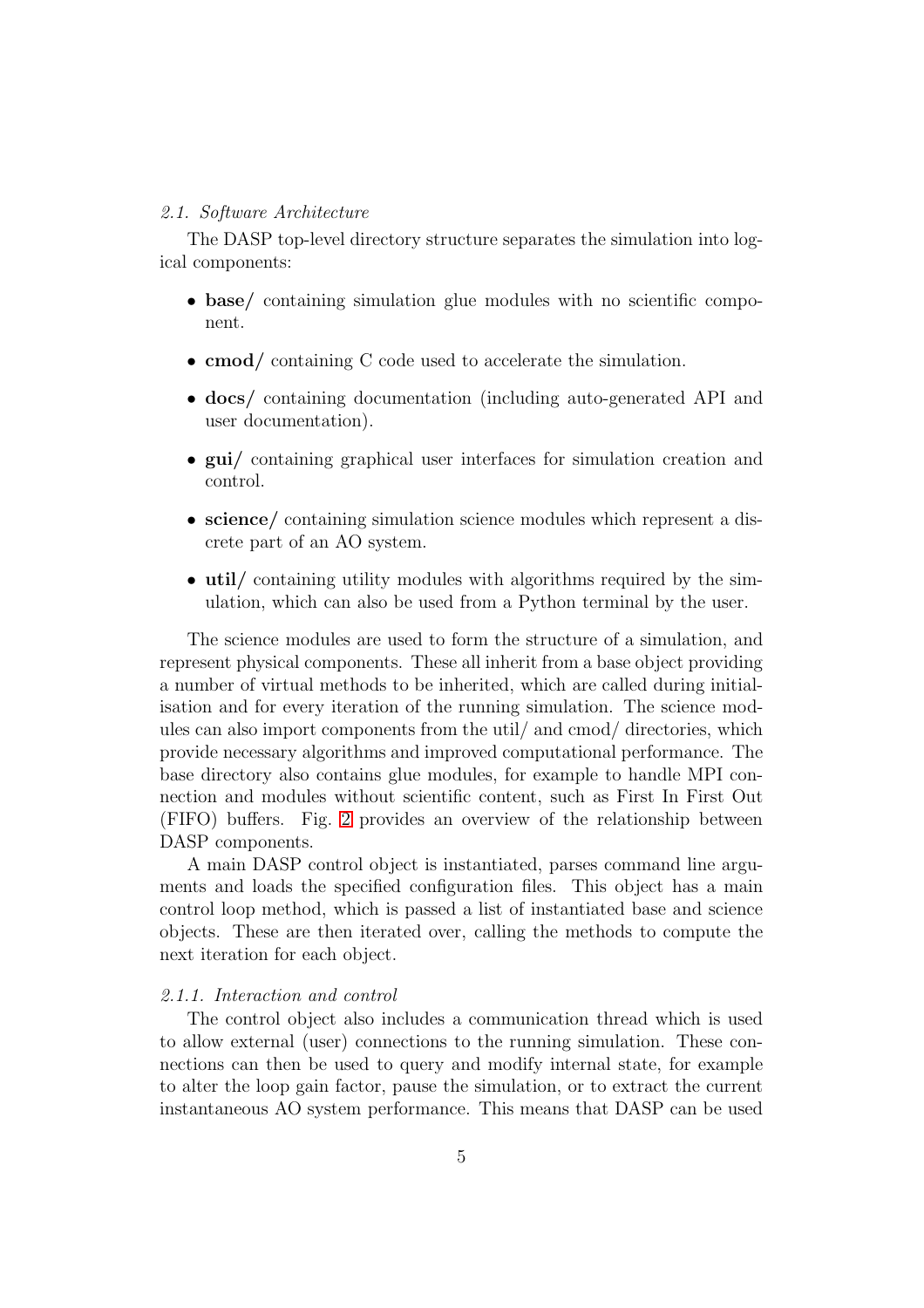

<span id="page-5-0"></span>Figure 2: An overview of the DASP architecture, showing simulation science modules and their relationship with other DASP components.

remotely on server computers, and that multiple simulations can be executed simultaneously, allowing the user to interact and connect to several simultaneously executing (independent) simulations. This allows a parameter space to be explored more rapidly. Additionally, multiple users can connect to a simulation simultaneously, to allow interaction and knowledge sharing.

# *2.2. Configuration*

A DASP simulation structure is stored as an XML file, describing the links between the different science modules, and relevant multi-processor information (for example, on which process different science modules should be run, in the case of a multi-node simulation). This XML file is created using daspbuilder (command line) or daspsetup (graphical), and is then automatically parsed to generate a Python script.

A DASP simulation also requires one or more Python-based parameter files, which specify relevant parameters, dimension the system, and determine the outputs to be produced. The parameter file names are passed as command line parameters. The use of Python allows dynamic calculation of variables before execution, e.g. automated loading of external data files, and parsing of contents without requiring additional software tools.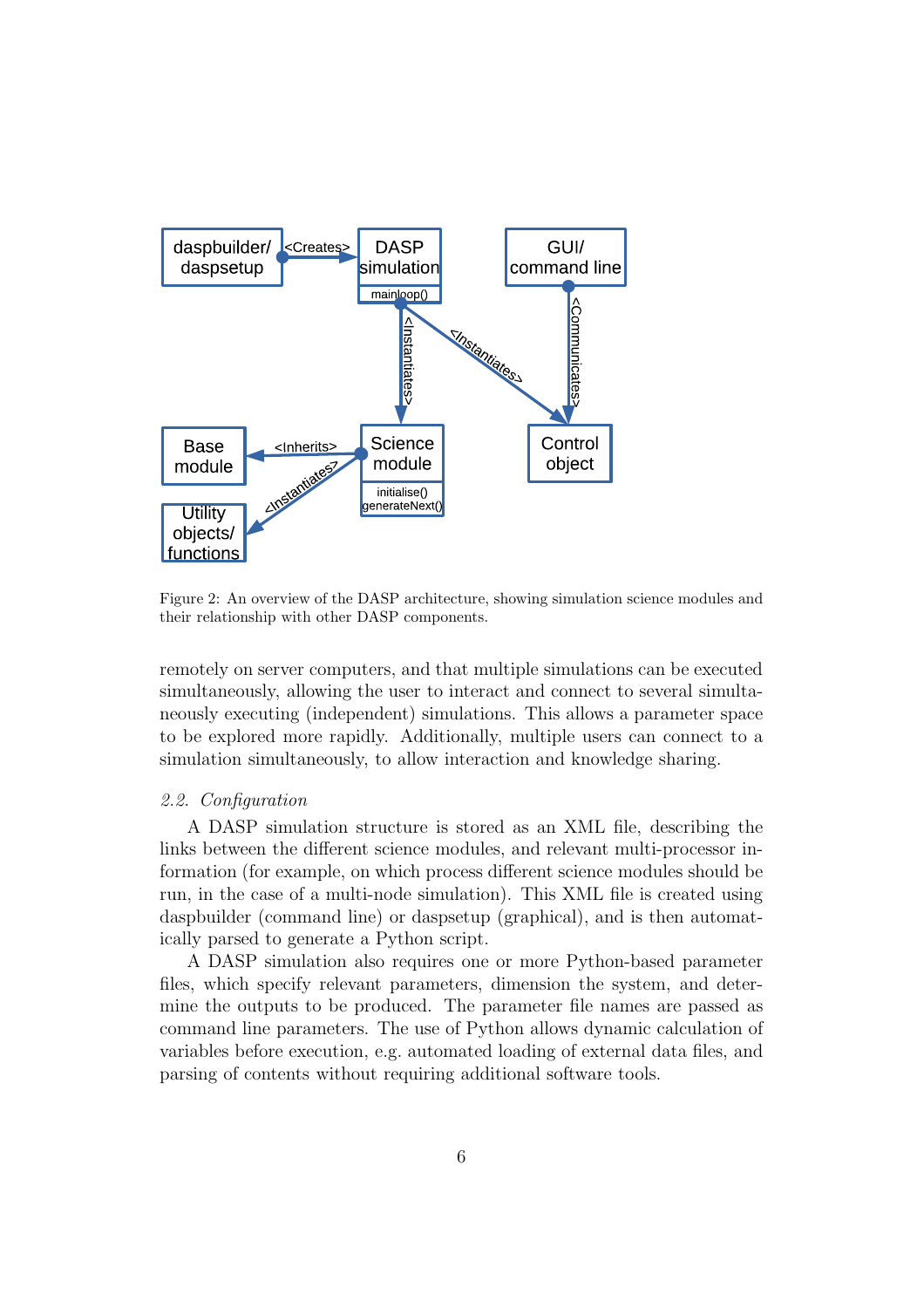# *2.3. Software Functionalities*

The functionality of DASP is provided by the science modules. These include:

- Atmospheric phase screen generation: The atmosphere is modelled as a number of thin perturbing layers, which modify incident wavefront phase. A zonal extrusion technique is used [\[18\]](#page-13-1) allowing screens of infinite length to be produced.
- Pupil phase generation: The perturbing phase introduced along a specified line of sight are identified and summed to give the perturbing phase at the telescope pupil, for this particular direction. Within DASP, both geometric ray tracing and Fresnel propagation can be used. Ray tracing is more computationally efficient and is the default option, though where high fidelity is important (e.g. photometry) Fresnel propagation should be selected, as scintillation effects are included.
- Deformable mirrors: A deformable mirror is a key component in an AO system, used to mitigate the turbulent phase, with a surface shape that is commanded by the AO control system to match the predicted wavefront phase perturbation as closely as possible. Both modal and zonal deformable mirror (DM) models are available. Zonal DM models include influence function and interpolated DMs (with spline interpolation between actuators to create the DM surface). An AO system may contain multiple DMs. A magic DM is also available, which corrects wavefront phase up to a set modal order without requiring a wavefront sensor.
- Wavefront sensor and centroider: A wavefront sensor is used to estimate the perturbing wavefront phase along a particular line of sight, in the direction of a guide star. Within DASP, Shack-Hartmann and Pyramid sensors can be used, and include aspects such as noise, pixel scale, thresholding and various image processing techniques. The wavefront gradients are estimated by the centroiding component, which can use a number of algorithms, including centre of gravity or correlation.
- Reconstructor: A wavefront reconstructor module is responsible for conversion between wavefront gradient measurements to DM shape. Multiple reconstructor algorithms are available, including dense matrix multiplication (including least squares and minimum variance approaches), sparse matrix multiplication using a de-densified control matrix (as studied in [\[19](#page-13-2)]), conjugate gradient solvers with precondition-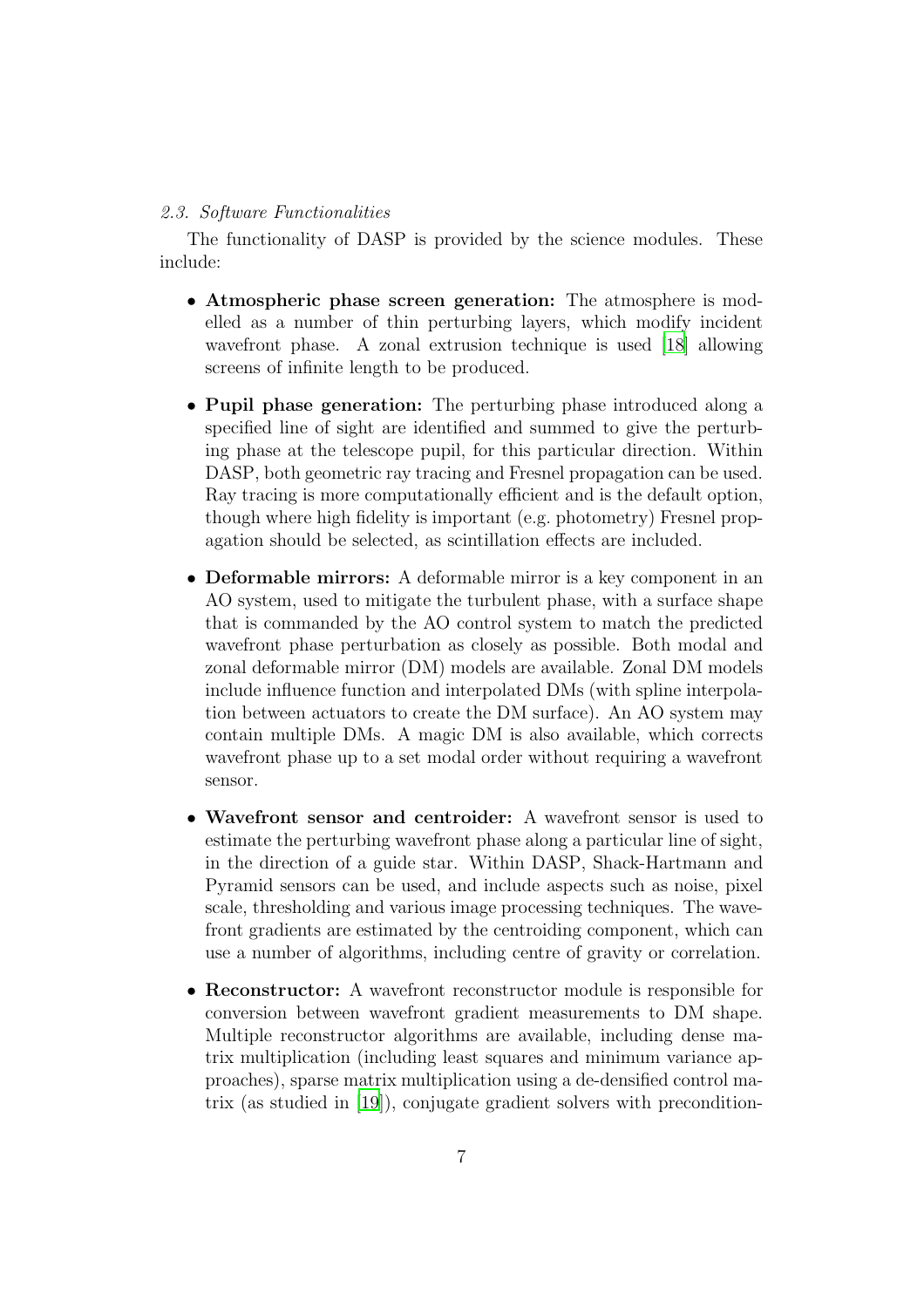ing, and algorithmic reconstructors, e.g. the Hierarchical Wavefront Reconstructor (HWR) [\[20](#page-13-3)].

- Point spread function (PSF) generation: The point spread function (PSF) provides an instantaneous and long term (integrated) performance metric along a given line of sight, and is essential for diagnosing AO system capabilities.
- Extended object (wide-field) imaging and wavefront sensing: Most AO simulations consider a single line of sight for each wavefront sensor or PSF. However, DASP contains an extended object module which is able to consider directions within a set field of view simultaneously, enabling high fidelity modelling of solar AO systems, and those with extended laser guide star (LGS) spots.
- Real-time simulation: DASP contains a module which allows linkage to a real-time control system, the Durham AO Real-time Controller (DARC) [\[21,](#page-13-4) [22](#page-13-5)]. This therefore allows on-sky systems to be modelled, and algorithms within a real-time control system tested and developed, significantly reducing on-sky commissioning time. This hardware-inthe-loop capability is crucial for the forthcoming ELTs.

Additionally, the utility library also provides useful AO-related functions, including Zernike mode generation, pixel scale computation, point spread function (PSF) generation, etc.

# *2.4. Parsing results*

Running a large number of simulations will generate a significant volume of performance data. Therefore DASP includes tools to allow the user to parse these data and extract relevant parameters into formats that can be used for further processing, analysis and display.

### <span id="page-7-0"></span>3. Illustrative Examples

DASP provides the ability to flexibly create high fidelity simulations of AO systems. Fig. [3](#page-8-0) shows a simulated solar AO wavefront sensor, demonstrating the extended object wavefront sensing capability of DASP. A video of this wavefront sensor is also available from SoftwareX. A closed loop solar SCAO simulation is presented in [Appendix A.](#page-10-0) First, the relevant modules are imported and simulation initialisation is performed, including instructions to perform initial calibrations (as with a real AO system). The science modules are then instantiated, and finally the main loop is entered.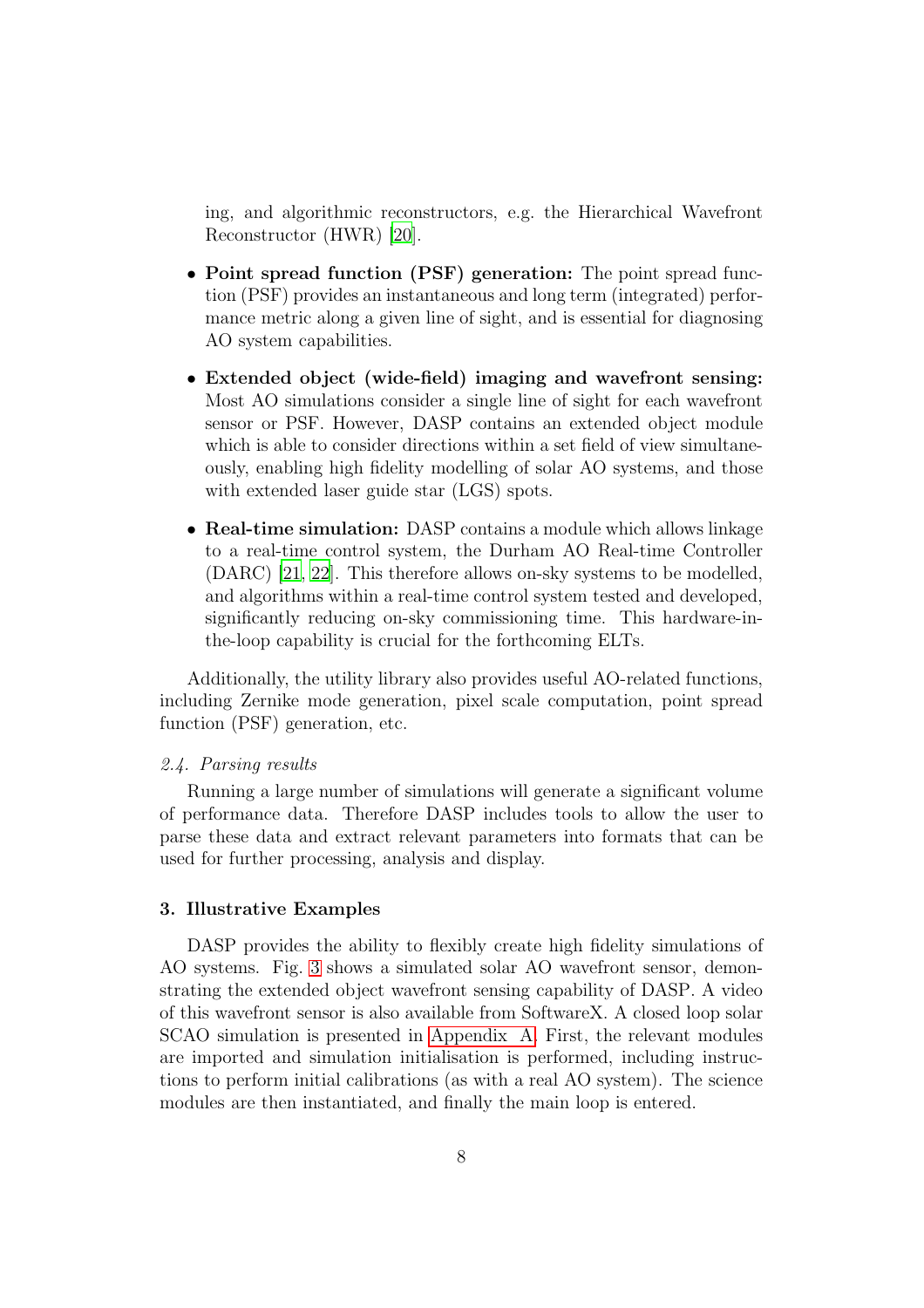

Figure 3: A simulated solar wavefront sensor image showing different atmospheric distortion across each sub-aperture. Two neighbouring sub-apertures are also shown in close-up, showing the relative distortion between them.

<span id="page-8-0"></span>This code (along with the associated parameter file) will then generate an output file which contains PSF information such as the Strehl ratio, FWHM, ensquared energy, PSF diameter enclosing 50% of energy and rms wavefront error. The PSF itself can also be saved.

# *3.1. Hardware-in-the-loop example*

As discussed previously, DASP can be linked with an AO real-time control system to provide a hardware-in-the-loop simulation capability. Fig. [4](#page-9-0) shows the simulation configuration that is used with the CANARY AO instrument [\[23\]](#page-13-6), and is an illustrative example of how DASP can be used in real-world situations to significantly reduce on-sky commissioning time [\[6\]](#page-11-5). In this case, DASP is used to model the atmosphere, telescope, and AO system optics, providing input to the CANARY real-time control system, and updating the model in response to real-time control system outputs.

# 4. Conclusions

DASP is a modular and flexible Monte-Carlo simulation tool for AO systems. It offers high fidelity modelling with good computational performance. DASP is suitable for use at forthcoming extremely large telescope scales, yet also offers the ability to rapidly prototype and test new algorithms and concepts. DASP has been used for simulation of both existing and forthcoming AO systems, and has been verified against other AO simulation codes [\[19](#page-13-2)].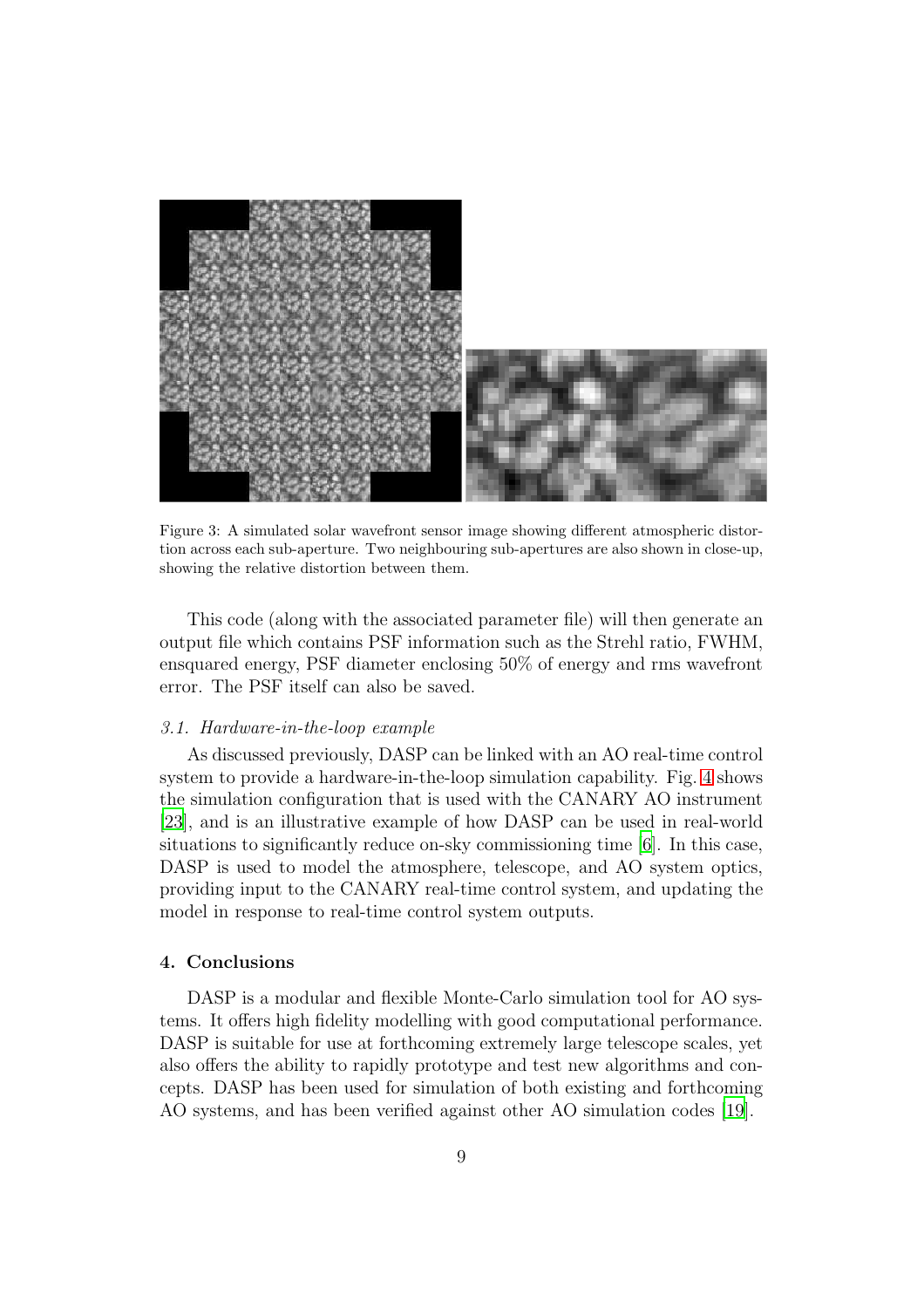

<span id="page-9-0"></span>Figure 4: A figure showing the configuration of a hardware-in-the-loop simulation used with the CANARY AO instrument to reduce on-sky commissioning time. This figure is a screen-shot of the daspsetup tool and shows how a complex real-world simulation can be configured. The flexibility provided by DASP also leaves room for future expansion. Within this figure, one of the modules represents a link to (and from) a real-time control system.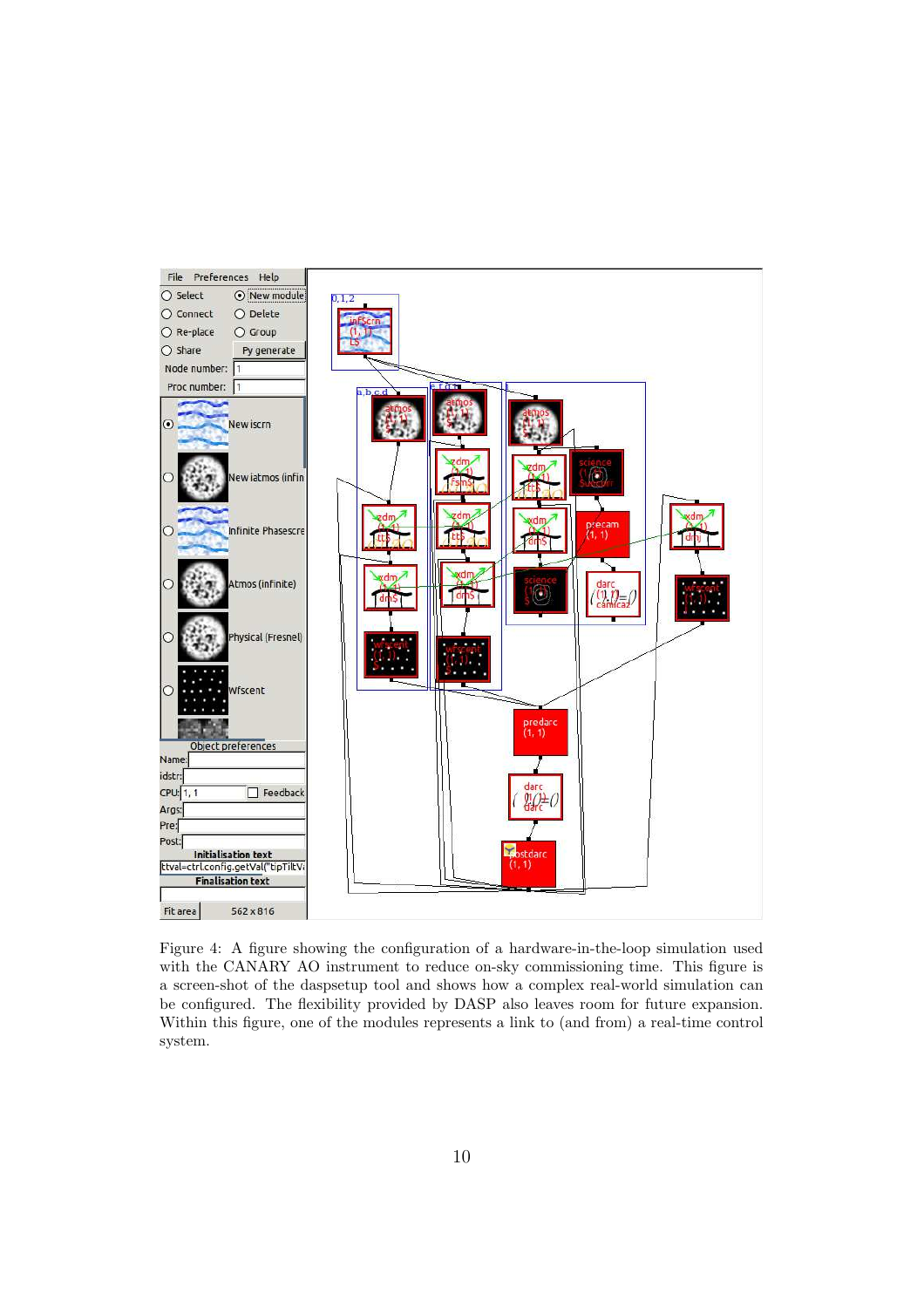## Acknowledgements

This work is funded by the UK Science and Technology Facilities Council grant  $ST/K003569/1$ , consolidated grant  $ST/L00075X/1$  and grant  $ST/I002871/1$ . We thank the referees for their comments which have improved this manuscript.

# <span id="page-10-0"></span>Appendix A. Solar AO system code listing

A code listing for a solar SCAO simulation.

```
# Import m o d u l e s
import science . iscrn
import science . xinterp_dm
import science . wideField
import science . wfscent
import science . tomoRecon
import science . iatmos
import science . science
import util . Ctrl
# I n i t i a l i s a t i o n
ctrl= util . Ctrl . Ctrl ( globals = globals () )
ctrl . doInitialOpenLoop ( startiter =0 )
ctrl . initialCommand (" wf . control [' cal_source ']= 1", freq=-1 , startiter =0)
ctrl . initialCommand (" wf . control [' cal_source ']= 0", freq=-1 , startiter =1)
# Obtain c o r r e l a t i o n r e f e r e n c e images
ctrl . initialCommand (" c. newCorrRef () ; print ' Done new corr ref '", freq=-1 ,
                                                startiter =1 )
# P r o d u c e an i n t e r a c t i o n matrix
ctrl . doInitialPokeThenRun ( startiter =2 )
# i n s t a n t i a t i o n of s c i e n c e m o d u l e s :
# Phase s c r e e n s
iscrn=science.iscrn.iscrn(None,ctrl.config,idstr="allLayers")
#Summed phase along a given direction
iatmos = science . iatmos . iatmos ({" allLayers ": iscrn }, ctrl . config , idstr =" b")
# Wide - field DM ( for the w a v e f r o n t sensor )
dm=science.xinterp_dm.dm(None,ctrl.config,idstr="dma")
#Narrow-field DM (for the PSF generator)
dm2 = science . xinterp_dm . dm (None , ctrl . config , idstr =" dmNFb ")# this one for the
                                                s c i e n c e .
# Solar w a v e f r o n t sensor
wf= science . wideField . WideField ({" allLayers ":iscrn ," dma ":dm}, ctrl . config ,
                                                idx = "a")# C e n t r o i d i n g object
c= science . wfscent . wfscent ( wf , ctrl . config , idstr =" acent ")
# W a v e f r o n t r e c o n s t r u c t o r
r= science . tomoRecon . recon ({" acent ":c}, ctrl . config , idstr =" recon ")
# Assign f e e d b a c k
dm . newParent ({" recon ":r}," dma ")
```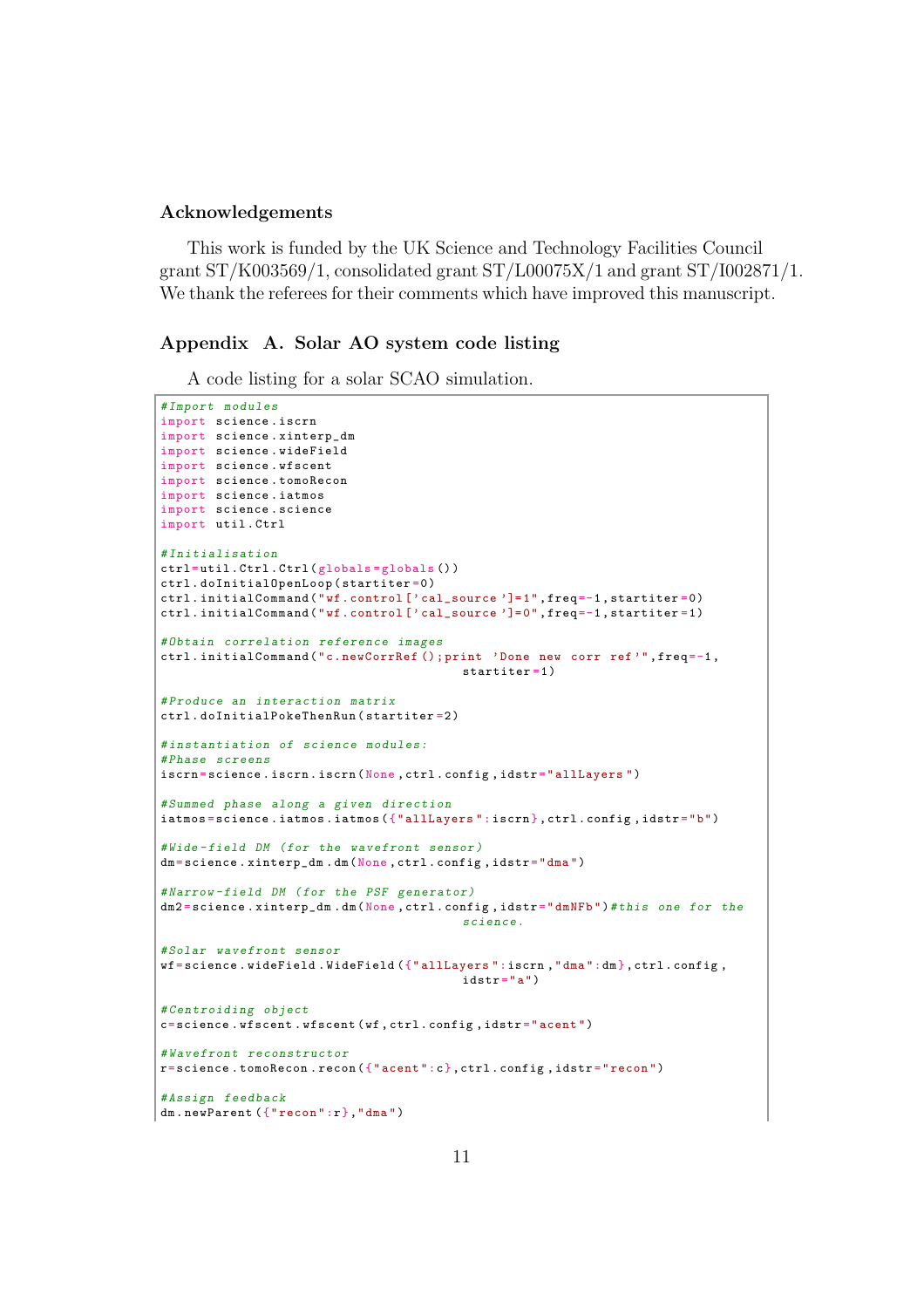```
dm2.newParent ({"recon":r,"atmos":iatmos},"dmNFb")
# PSF g e n e r a t o r
{\tt s} = science . science . science (dm2 , ctrl . config , idstr = "b")
# enter the main loop
execOrder = [iscrn, iatmos, dm, dm2, wf, c, r, s]
ctrl . mainloop ( execOrder )
```
#### References

- <span id="page-11-0"></span>[1] A. G. Basden, N. A. Bharmal, R. M. Myers, S. L. Morris, T. J. Morris, Monte carlo simulation of elt-scale multi-object adaptive optics deformable mirror requirem MNRAS  $435 (2) (2013) 992–998.$  arXiv:http://mnras.oxfordjournals.org/content/435 [doi:10.1093/mnras/stt1302](http://dx.doi.org/10.1093/mnras/stt1302). URL <http://mnras.oxfordjournals.org/content/435/2/992.abstract>
- <span id="page-11-1"></span>[2] A. G. Basden, Faulty actuator tolerance in deformable mirrors for Extremely Large Telescope multi-object adaptive optics, MNRAS 440 (2014) 577–581. [arXiv:1402.3398](http://arxiv.org/abs/1402.3398), [doi:10.1093/mnras/stu315](http://dx.doi.org/10.1093/mnras/stu315).
- <span id="page-11-2"></span>[3] A. G. Basden, Monte Carlo modelling of multiconjugate adaptive optics performance on the European Extremely Large Telescope, MNRAS 453 (2015) 3035–3042. [arXiv:1508.02750](http://arxiv.org/abs/1508.02750), [doi:10.1093/mnras/stv1875](http://dx.doi.org/10.1093/mnras/stv1875).
- <span id="page-11-3"></span>[4] S. A. Matthews, M. Collados, M. Mathioudakis, R. Erdelyi, The European Solar Telescope (EST), in: Ground-based and Airborne Instrumentation for Astronomy VI, Vol. 9908 of Proc. SPIE, 2016, p. 990809. [doi:10.1117/12.2234145](http://dx.doi.org/10.1117/12.2234145).
- <span id="page-11-4"></span>[5] A. G. Basden, F. Chemla, N. Dipper, E. Gendron, D. Henry, T. Morris, G. Rousset, F. Vidal, Real-time correlation reference update for astronomical adaptive optics, MNRAS 439 (2014) 968–976. [arXiv:1401.2635](http://arxiv.org/abs/1401.2635), [doi:10.1093/mnras/stu027](http://dx.doi.org/10.1093/mnras/stu027).
- <span id="page-11-5"></span>[6] A. G. Basden, L. Bardou, D. Bonaccini Calia, T. Buey, M. Centrone, F. Chemla, J. L. Gach, E. Gendron, D. Gratadour, I. Guidolin, D. R. Jenkins, E. Marchetti, T. J. Morris, R. M. Myers, J. Osborn, A. P. Reeves, M. Reyes, G. Rousset, G. Lombardi, M. J. Townson, F. Vidal, On-sky demonstration of matched filters for wavefront measurements using ELT-scale elongated laser guide stars, MNRAS 466 (2017) 5003– 5010. [arXiv:1702.03736](http://arxiv.org/abs/1702.03736), [doi:10.1093/mnras/stx062](http://dx.doi.org/10.1093/mnras/stx062).
- <span id="page-11-6"></span>[7] A. G. Basden, T. J. Morris, Monte Carlo modelling of multiobject adaptive optics performance on the European Extremely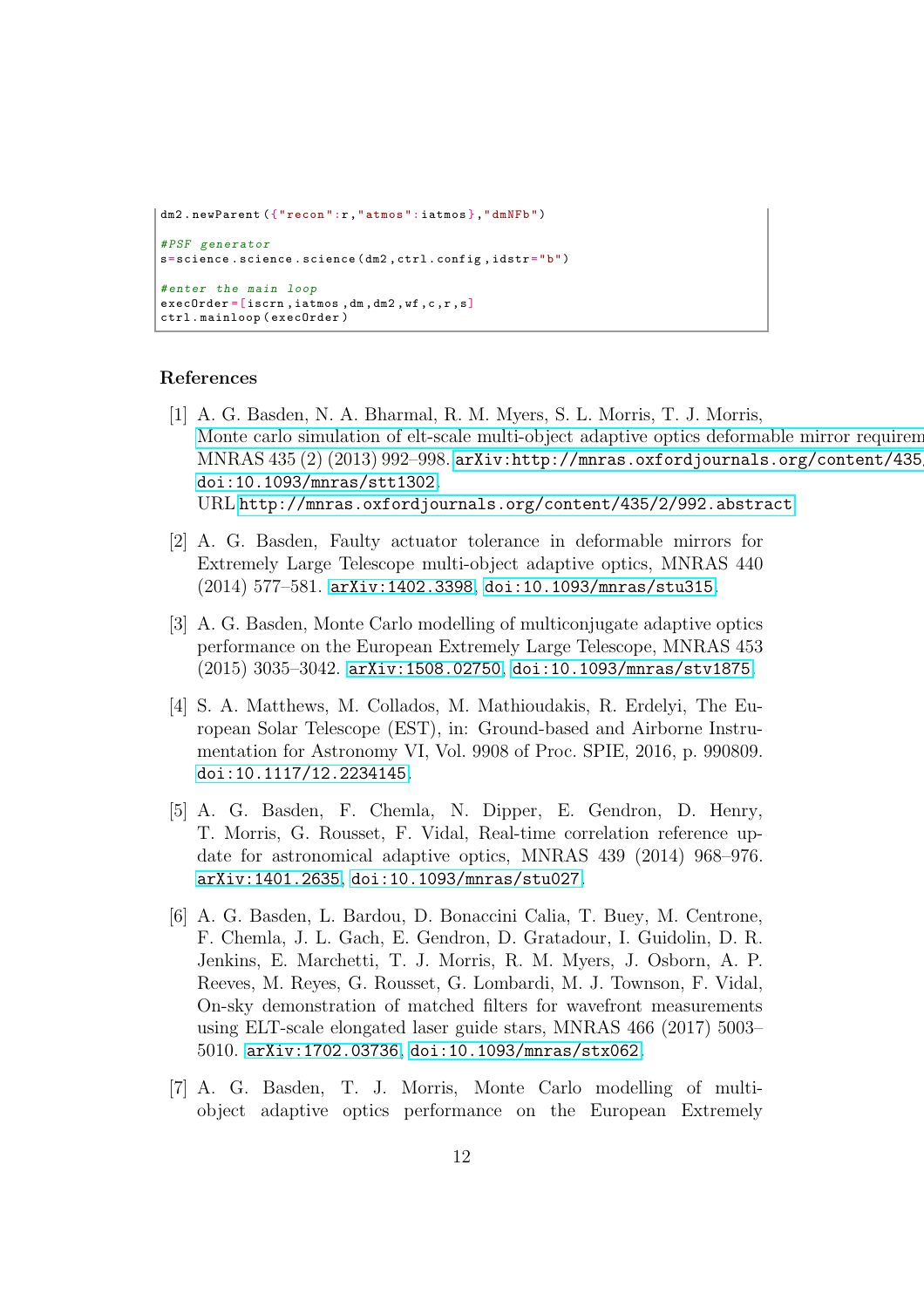Large Telescope, MNRAS 463 (2016) 4184–4193. [arXiv:1609.02476](http://arxiv.org/abs/1609.02476), [doi:10.1093/mnras/stw2306](http://dx.doi.org/10.1093/mnras/stw2306).

- <span id="page-12-0"></span>[8] P. Jia, S. Zhang, Simulation of a ground-layer adaptive optics system for the Kunlun Dark Universe Survey Telescope, Research in Astronomy and Astrophysics 13 (2013) 875–884. [doi:10.1088/1674-4527/13/7/011](http://dx.doi.org/10.1088/1674-4527/13/7/011).
- <span id="page-12-1"></span>[9] P. Jia, S. Zhang, Performance modeling of the adaptive optics system on the 2.16 m telescope, Science China Physics, Mechanics and Astronomy 56 (2013) 658–662. [doi:10.1007/s11433-013-5028-2](http://dx.doi.org/10.1007/s11433-013-5028-2).
- <span id="page-12-2"></span>[10] F. Rigaut, M. Van Dam, Simulating Astronomical Adaptive Optics Systems Using Yao, in: S. Esposito, L. Fini (Eds.), Proceedings of the Third AO4ELT Conference, 2013, p. 18. [doi:10.12839/AO4ELT3.13173](http://dx.doi.org/10.12839/AO4ELT3.13173).
- <span id="page-12-3"></span>[11] M. Carbillet, C. Vérinaud, B. Femenía, A. Riccardi, L. Fini, Modelling astronomical adaptive optics - I. The software package CAOS, MNRAS  $356 (2005) 1263 - 1275$ . [doi:10.1111/j.1365-2966.2004.08524.x](http://dx.doi.org/10.1111/j.1365-2966.2004.08524.x).
- <span id="page-12-4"></span>[12] A. Reeves, Soapy: an adaptive optics simulation written purely in Python for rapid concept development, in: Adaptive Optics Systems V, Vol. 9909 of Proc. SPIE, 2016, p. 99097F. [doi:10.1117/12.2232438](http://dx.doi.org/10.1117/12.2232438).
- <span id="page-12-5"></span>[13] L. Wang, B. Ellerbroek, Fast End-to-End Multi-Conjugate AO Simulations Using Graphical Processing Units and the MAOS Simulation Code, in: Proceeding of the 2nd AO4ELT conference, OBSPM, 2011, pp. 1–5.
- <span id="page-12-6"></span>[14] R. Conan, C. Correia, Object-oriented Matlab adaptive optics toolbox, in: Adaptive Optics Systems IV, Vol. 9148 of Proc. SPIE, 2014, p. 91486C. [doi:10.1117/12.2054470](http://dx.doi.org/10.1117/12.2054470).
- <span id="page-12-7"></span>[15] M. Le Louarn, P.-Y. Madec, E. Marchetti, H. Bonnet, M. Esselborn, Simulations of E-ELT telescope effects on AO system performance, in: Adaptive Optics Systems V, Vol. 9909 of Proc. SPIE, 2016, p. 990975. [doi:10.1117/12.2232287](http://dx.doi.org/10.1117/12.2232287).
- <span id="page-12-8"></span>[16] L. Jolissaint, J.-P. V´eran, R. Conan, Analytical modeling of adaptive optics: foundations of the phase spatial power spectrum approach. J. Opt. Soc. Am. A 23 (2) (2006) 382–394. [doi:10.1364/JOSAA.23.000382](http://dx.doi.org/10.1364/JOSAA.23.000382). URL <http://josaa.osa.org/abstract.cfm?URI=josaa-23-2-382>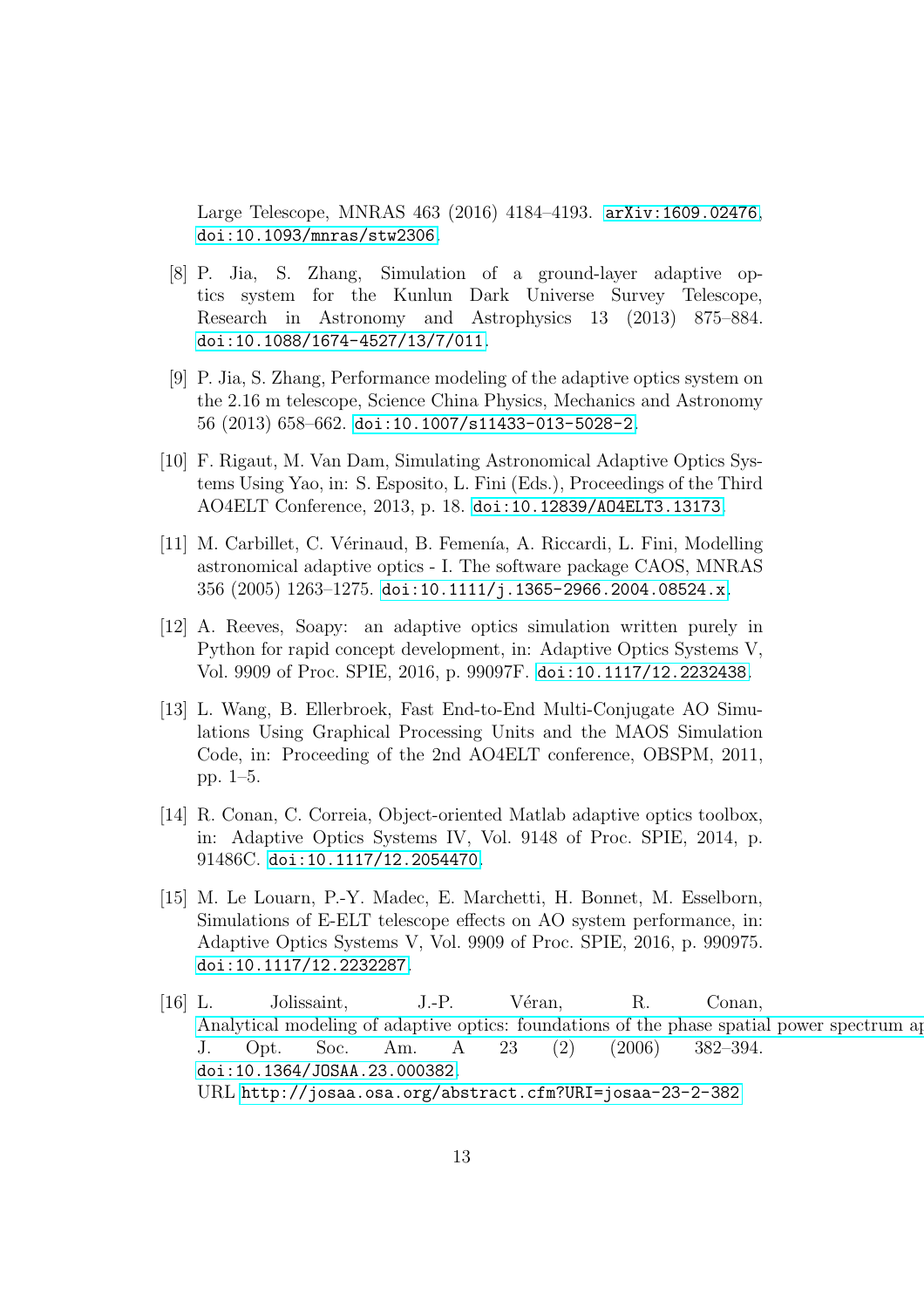- <span id="page-13-0"></span>[17] B. L. Ellerbroek, Linear systems modeling of adaptive optics in the spatial-frequency domain J. Opt. Soc. Am. A 22 (2) (2005) 310–322. [doi:10.1364/JOSAA.22.000310](http://dx.doi.org/10.1364/JOSAA.22.000310). URL <http://josaa.osa.org/abstract.cfm?URI=josaa-22-2-310>
- <span id="page-13-1"></span>[18] F. Assémat, R. W. Wilson, E. Gendron, Method for simulating infinitely long and non stationary phase screens with optimized men Opt. Express 14 (3) (2006) 988–999. [doi:10.1364/OE.14.000988](http://dx.doi.org/10.1364/OE.14.000988). URL <http://www.opticsexpress.org/abstract.cfm?URI=oe-14-3-988>
- <span id="page-13-2"></span>[19] A. G. Basden, R. Myers, T. Butterley, Considerations for EAGLE from Monte Carlo adaptive optics simulation, Appl. Optics 49 (2010) G1–G8.
- <span id="page-13-3"></span>[20] U. Bitenc, A. Basden, N. A. Bharmal, T. Morris, N. Dipper, E. Gendron, F. Vidal, D. Gratadour, G. Rousset, R. Myers, On-sky tests of the CuReD and HWR fast wavefront reconstruction algorithms with CA-NARY, MNRAS 448 (2015) 1199–1205. [doi:10.1093/mnras/stv003](http://dx.doi.org/10.1093/mnras/stv003).
- <span id="page-13-4"></span>[21] A. G. Basden, D. Geng, R. Myers, E. Younger, Durham adaptive optics real-time controller, Appl. Optics 49 (2010) 6354–6363.
- <span id="page-13-5"></span>[22] A. G. Basden, R. M. Myers, The Durham adaptive optics real-time controller: capability and Extremely Large Telescope suitability, MNRAS 424 (2012) 1483-1494. [arXiv:1205.4532](http://arxiv.org/abs/1205.4532), [doi:10.1111/j.1365-2966.2012.21342.x](http://dx.doi.org/10.1111/j.1365-2966.2012.21342.x).
- <span id="page-13-6"></span>[23] R. M. Myers, Z. Hubert, T. J. Morris, E. Gendron, N. A. Dipper, A. Kellerer, S. J. Goodsell, G. Rousset, E. Younger, M. Marteaud, A. G. Basden, F. Chemla, C. D. Guzman, T. Fusco, D. Geng, B. Le Roux, M. A. Harrison, A. J. Longmore, L. K. Young, F. Vidal, A. H. Greenaway, CANARY: the on-sky NGS/LGS MOAO demonstrator for EAGLE, in: Society of Photo-Optical Instrumentation Engineers (SPIE) Conference Series, Vol. 7015 of Society of Photo-Optical Instrumentation Engineers (SPIE) Conference Series, 2008, p. 0. [doi:10.1117/12.789544](http://dx.doi.org/10.1117/12.789544).

# Current code version